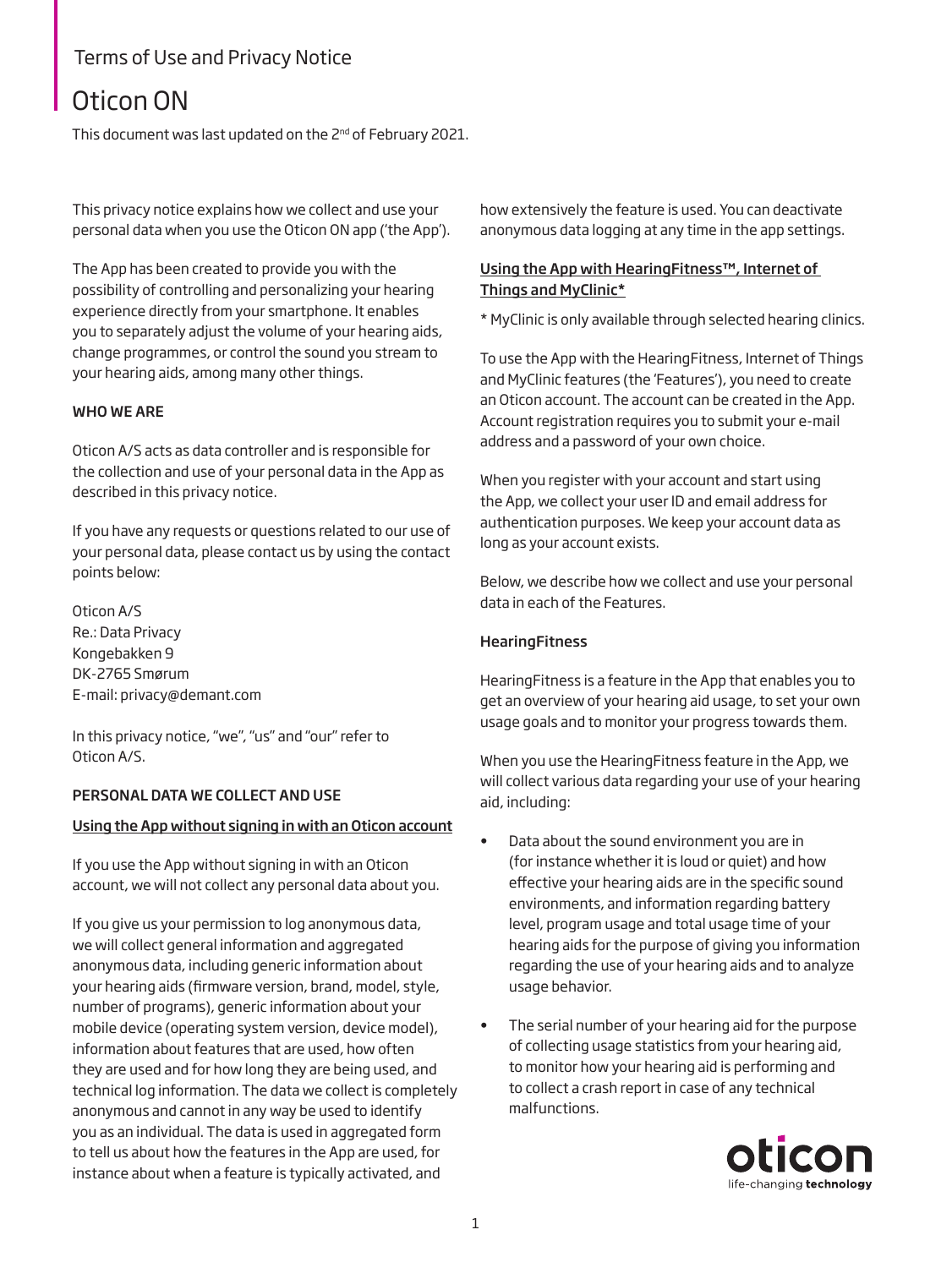# Oticon ON

# Internet of Things

Through the Internet of Things feature, the App can interact with the web-based service IFTTT that enables you to automate different actions and tasks by creating chains of simple conditional statements, called "Applets". By connecting various web services or apps, IFTTT allows you to use their functions as either triggers or actions to decide a certain outcome. When using IFTTT you define your hearing aid as such a trigger or an action and thereby control certain actions or tasks via your hearing aid system.

In order to use the IFTTT services with the App, you must create an IFTTT account. Please note that your use of the IFTTT services and of this account is governed by the terms and conditions of IFTTT Inc. For more information on the IFTTT system, please visit the IFTTT website.

We are not responsible for any use of information and/or personal data transferred to IFTTT according to your choices and use of the App in combination with the IFTTT services.

When you use the IFTTT feature in the App, we collect information related to events like change of volume, low battery, hearing aid connection changed (lost, established), mute state changed, program changed, program list changed for the purpose of triggering user defined actions connected with those events.

The transfer of personal data to IFTTT will imply a transfer based on your consent to the country of establishment of IFTTT, which currently is the State of California, USA. The states' and federal data protection laws of USA are different from the data protection laws of the EU and may not provide the same level of data protection nor rights.

# MyClinic

MyClinic is a tool providing you with the option to share feedback about your hearing aid experience with your hearing care professional, especially during the first weeks using your hearing aids. You can send your satisfaction rating and your comments through a short daily questionnaire in the App. The satisfaction questionnaire

can be filled at any time using the MyClinic feature in the App, or when prompted by a daily notification from the app. We will then automatically analyze your input and generate notifications and alerts for your hearing care professional, who can then contact you if you need any assistance.

When you use the MyClinic feature we collect the following data:

- Your name and phone number
- The settings assigned to you by your hearing care professional (e.g amount of previous experience with hearing aids, hearing aid trial status and notifications sensitivity)
- Your satisfaction rating, category of problem and your comments about your experience
- Usage data of the app and the hearing aid
- Which clinic you are connected to
- When and how your hearing care professional responded to your feedback

The data MyClinic collects and processes is used to:

- Establish a connection between you and the hearing clinic, your hearing care professional is assigned to
- Send you an SMS to invite you to MyClinic
- Collect and share your feedback, and generate notifications for your hearing care professional to be able to support you during the adaptation period
- Analyze usage behavior and success factors during hearing aid adaptation
- Troubleshoot features
- Improve the App and the MyClinic feature
- Improve user experience

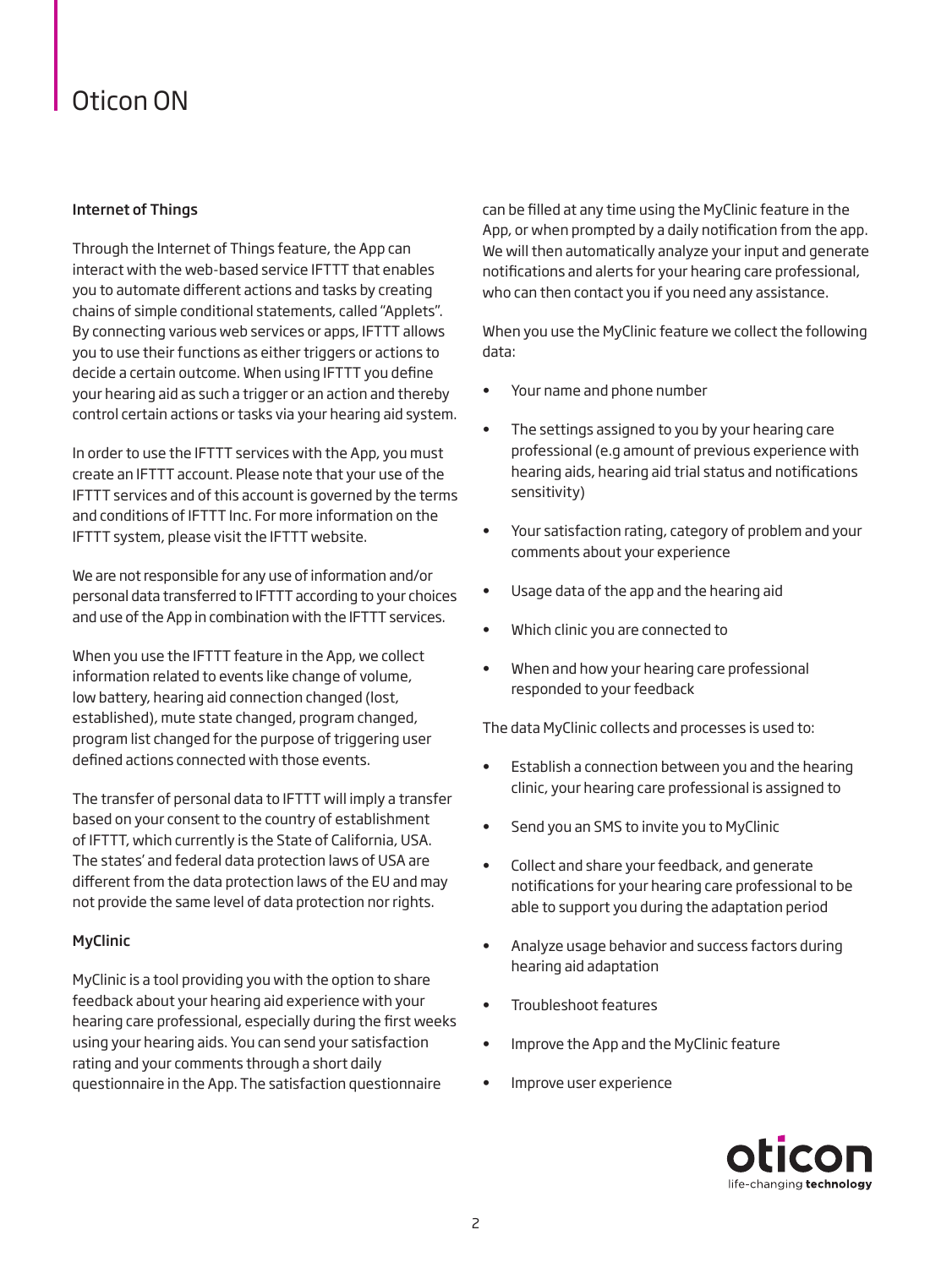# Oticon ON

# PURPOSES FOR COLLECTING AND USING YOUR DATA

We collect and use your personal data for specific and legitimate purposes, including:

- To deliver the services via the App as described above.
- To improve our services and develop new ones based on both identifiable and aggregated/anonymized information.
- To administer your relation to us, including the sign-up process, enquiries, and complaints.
- When you sign up for our newsletters or other marketing communication, we use your contact information to send you relevant information and offers regarding our products and services, including invitations for participation in our user experience studies. We only use electronic methods such as e-mail and SMS messages, if you have given your explicit consent to this.

We only process personal data about you, which is relevant and sufficient for the purposes defined above. This means that we do not use your personal data more extensively than necessary for the specific purpose.

### LEGAL BASIS FOR PROCESSING YOUR PERSONAL DATA

When you use the Features in the App, we collect information relating to your use of hearing aids. As the use of hearing aids may reflect health information, we ask for your explicit consent to process your data, when you activate the Features. Our legal basis for processing your personal data is your explicit consent, cf. GDPR art. 9, 2. (a).

Your consent is voluntary, and you can withdraw your consent at any time by contacting us. Use the contact information outlined at the top of the document if you wish to withdraw your consent or want further information.

You can also easily stop all collection of information in the App by uninstalling the App. You may use the standard uninstall processes available as part of your mobile device or via the mobile application marketplace or network. Please note, that we are not automatically informed when you uninstall the App. Accordingly, we continue to process personal data concerning you until inactivity will result in deletion of inactive accounts or if you contact us and object to the processing.

### HOW WE SHARE YOUR PERSONAL DATA

We may share your personal data with other companies within the Demant Group to operate the App, to deliver and improve our products and services and for research purposes. Please refer to the organizational chart in our latest annual report to see which companies are part of the Demant Group. You can find our latest annual report at [www.demant.com](http://www.demant.com).

We may also share your personal data with service providers, who perform services and functions related to the App on our behalf. Any such service providers will not be authorized to use your personal data for any other purposes, and they will always be under a strict obligation to keep your personal data safe and confidential.

We only use service providers that give sufficient guarantees to implement appropriate technical and organizational measures that meet the requirements of the relevant data protection laws, including ensuring the protection of your data privacy rights.

We use Microsoft's Azure cloud services and the personal data we collect are transferred to and stored in Microsoft's data centres located in the EU & US. Any transfer of data from EU countries to Microsoft's data centres in US are governed by the EU Commission's Standard Contractual Clauses, which ensure an adequate level of data protection. You can read more about Microsoft's services and regulatory compliance here: <https://www.microsoft.com/en-us/trustcenter/compliance.>

If we transfer your personal data to an affiliated Demant company or a service provider located in a jurisdiction outside EU/EEA or the European Commission-approved countries providing 'adequate' data protection, we will always ensure that adequate safeguards are taken to ensure data protection, e.g. by way of the EU Commission's Standard Contractual Clauses.